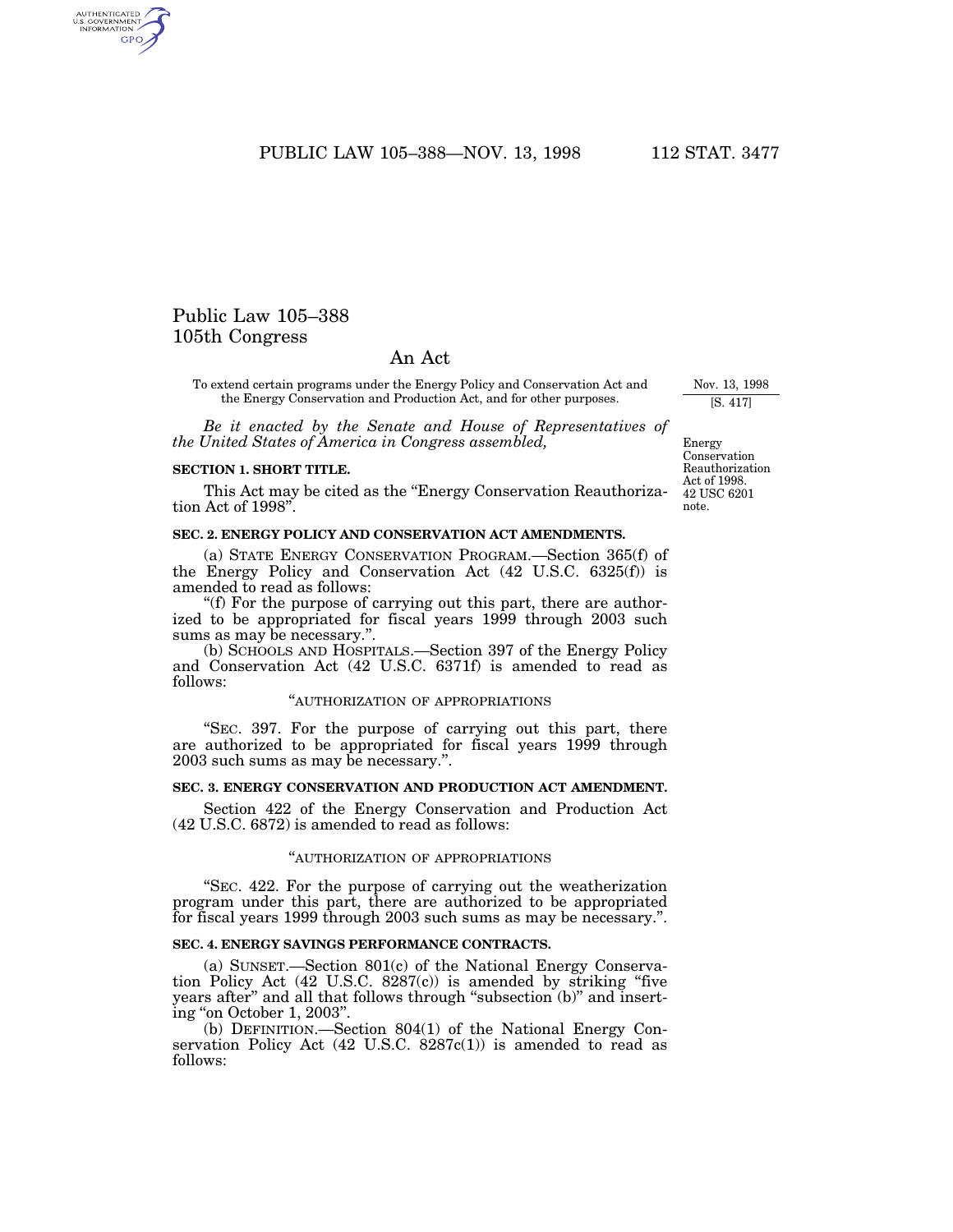"(1) The term 'Federal agency' means each authority of the Government of the United States, whether or not it is within or subject to review by another agency.".

#### **SEC. 5. TECHNICAL AMENDMENTS.**

(a) ENERGY POLICY AND CONSERVATION ACT.—The Energy Policy and Conservation Act is amended—

87 Stat. 871.

 $(1)$  in the table of contents-

(A) by striking ''Sec. 301.'' and all that follows through "Reports to Congress.'."

(B) by striking ''efficiency'' and inserting ''conservation'' in the item relating to section 325;

(C) by striking ''and private labelers'' in the item relating to section 326;

(D) by striking the items relating to part E of title III;

(E) by inserting after the items relating to part I of title III the following:

''PART J—ENCOURAGING THE USE OF ALTERNATIVE FUELS

''Sec. 400AA. Alternative fuel use by light duty Federal vehicles.

''Sec. 400BB. Alternative fuels truck commercial application program.

''Sec. 400CC. Alternative fuels bus program.

''Sec. 400DD. Interagency Commission on Alternative Motor Fuels.

''Sec. 400EE. Studies and reports.'';

(F) by inserting ''Environmental'' after ''Energy Supply and'' in the item relating to section 505; and

(G) by striking the item relating to section 527;

(2) in section 321(1) (42 U.S.C. 6291(1))-

(A) by striking ''section 501(1) of the Motor Vehicle Information and Cost Savings Act'' and inserting ''section 32901(a)(3) of title 49, United States Code''; and

(B) by striking the second period at the end thereof; (3) in section  $32\overline{2}(b)(2)(A)$  (42 U.S.C. 6292(b)(2)(A)) by

inserting close quotation marks after ''type of product'';

(4) in section  $324(a)(2)(C)(ii)$  (42 U.S.C.  $6294(a)(2)(C)(ii)$ ) by striking "section  $325(j)$ " and inserting "section  $325(i)$ ";

 $(5)$  in section 325 (42 U.S.C. 6295)—

 $(A)$  by striking "paragraphs" in subsection  $(e)(4)(A)$  and inserting ''paragraph''; and

(B) by striking ''BALLASTS;'' in the heading of subsection (g) and inserting "BALLASTS";

(6) in section  $336(c)(2)$  (42 U.S.C. 6306(c)(2)) by striking " $\text{section } 325(\text{k})$ " and inserting " $\text{section } 325(\text{n})$ ";

 $(7)$  in section 345 $(c)$  (42 U.S.C. 6316 $(c)$ ) by inserting "standard" after "meets the applicable";

(8) in section 362 (42 U.S.C. 6322)—

 $(A)$  by inserting "of" after "of the implementation" in subsection  $(a)(1)$ ; and

(B) by striking ''subsection (g)'' and inserting ''subsection  $(f)(2)$ " in subsection  $(d)(12)$ ;

(9) in section 391(2)(B) (42 U.S.C. 6371(2)(B)) by striking the period at the end and inserting a semicolon;

 $(10)$  in section 394(a) (42 U.S.C. 6371c(a))-

(A) by striking the commas at the end of paragraphs  $(1), (3),$  and  $(5)$  and inserting semicolons;

(B) by striking the period at the end of paragraph (2) and inserting a semicolon; and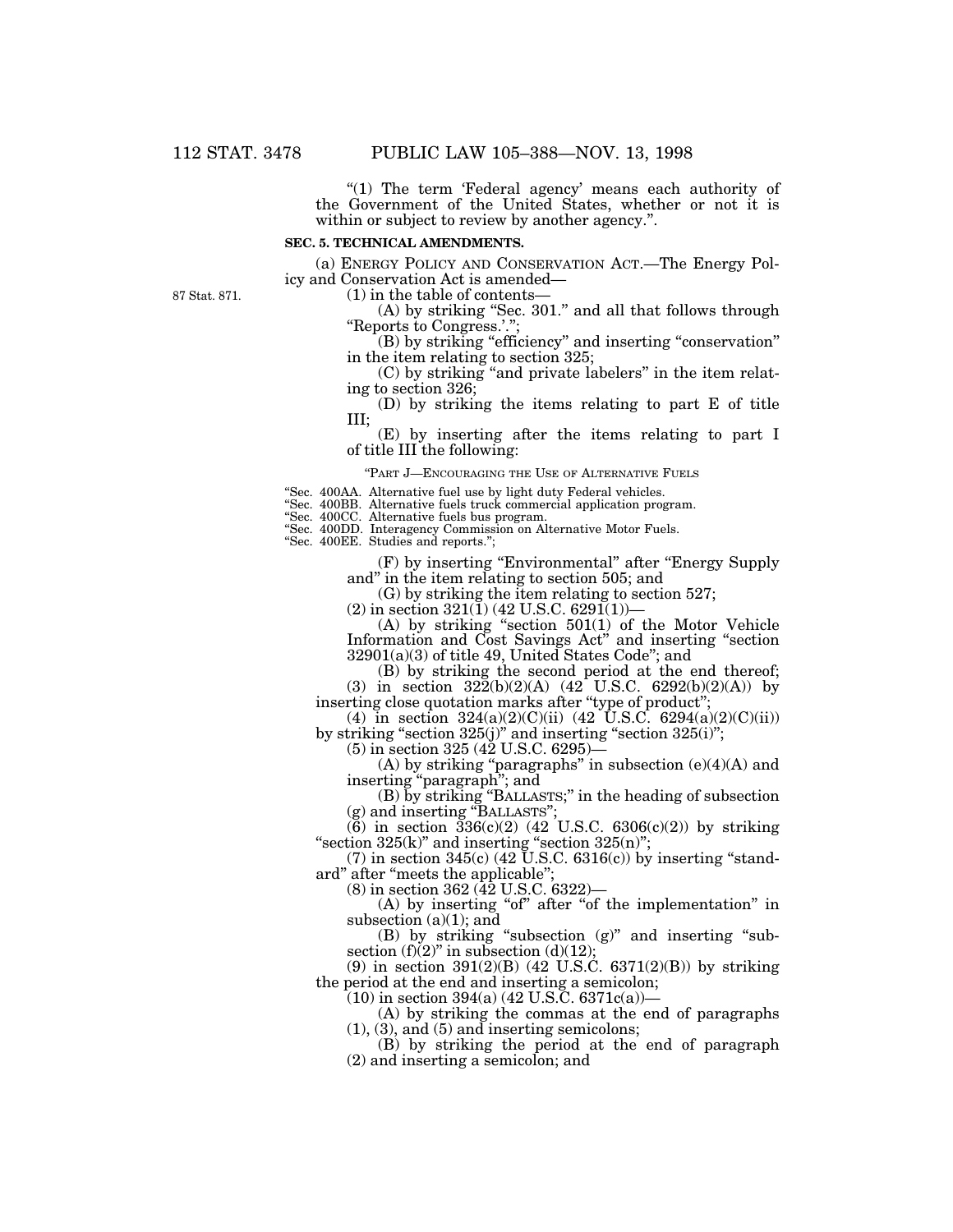(C) by striking the colon at the end of paragraph (6) and inserting a semicolon;

 $(11)$  in section 400  $(42 \text{ }^{\circ}$  U.S.C. 6371i) by striking "(a)";

 $(12)$  in section  $400D(a)$  (42 U.S.C. 6372 $c(a)$ ) by striking the commas at the end of paragraphs (1), (2), and (3) and inserting semicolons;

 $(13)$  in section 400I(b) (42 U.S.C. 6372h(b)) by striking ''Secretary shall,'' and inserting ''Secretary shall'';

(14) in section 400AA (42 U.S.C. 6374) by redesignating subsection (i) as subsection (h);

(15) in section 503 (42 U.S.C. 6383)—

(A) by striking ''with repect to'' and inserting ''with respect to'' in subsection (b); and

(B) by striking "controlling" and inserting ", control $ling,$ " in subsection  $(c)(1)$ ; and

 $(16)$  in section 552(d)(5)(A) (42 U.S.C. 6422(d)(5)(A)) by striking "notion" and inserting "motion".

(b) ENERGY CONSERVATION AND PRODUCTION ACT.—The Energy Conservation and Production Act is amended—

(1) in the table of contents—

(A) by striking "rules and regulations" and inserting ''regulations and rulings'' in the item relating to section 106; and

(B) by striking the item relating to section 207 and inserting the following:

''Sec. 207. State utility regulatory assistance.

''Sec. 208. Authorization of appropriations.'';

and

(2) in section 202 (42 U.S.C. 6802) by striking ''(b) DEFINI-TIONS.—''.

(c) NATIONAL ENERGY CONSERVATION POLICY ACT.—The National Energy Conservation Policy Act is amended—

(1) in the table of contents—

(A) by striking '', installation, and financing'' and inserting "and installation" in the item relating to section 216;

(B) by striking ''Ratings'' and inserting ''Rating Guidelines" in the item relating to part 6 of title  $\overline{II}$ ;

(C) by striking the item relating to section 304; and (D) by striking ''goals'' and inserting ''requirements'' in the item relating to section 543;

(2) in section  $216(\bar{d})(1)(C)$  (42 U.S.C.  $8217(d)(1)(C)$ ) by striking "explictly" and inserting "explicitly"

(3) in section  $251(b)(1)$  (42 U.S.C. 8231(b)(1))—

(A) by striking ''National Housing Act to projects'' and inserting ''National Housing Act) to projects''; and

(B) by striking "accure" and inserting "accrue";

 $(4)$  in section 266 (42 U.S.C. 8235e) by striking " $(17 \text{ U.S.C.})$ " and inserting "(15 U.S.C."; and

(5) in section 551(8) (42 U.S.C. 8259(8)) by striking ''goethermal'' and inserting ''geothermal''.

#### **SEC. 6. MATERIALS ALLOCATION AUTHORITY EXTENSION.**

Section 104(b) of the Energy Policy and Conservation Act is amended by striking "(1) The authority" and all that follows through  $"^{(2)"}.$ 

50 USC app. 2071 note.

90 Stat. 3206.

90 Stat. 1125.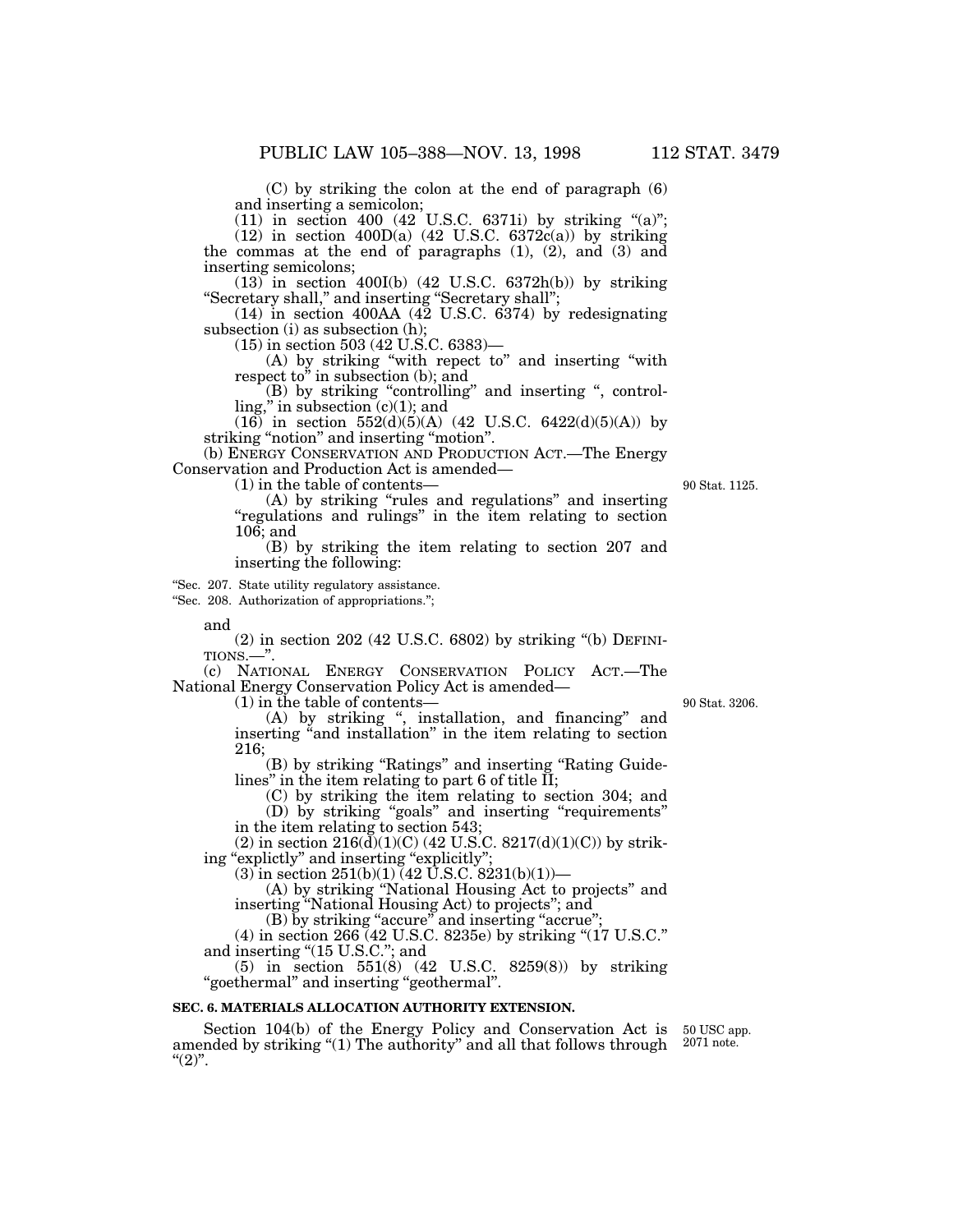#### **SEC. 7. BIODIESEL FUEL USE CREDITS.**

(a) AMENDMENT.—Title III of the Energy Policy Act of 1992 (42 U.S.C. 13211–13219) is amended by adding at the end the following new section:

42 USC 13220.

## **''SEC. 312. BIODIESEL FUEL USE CREDITS.**

''(a) ALLOCATION OF CREDITS.—

''(1) IN GENERAL.—The Secretary shall allocate one credit under this section to a fleet or covered person for each qualifying volume of the biodiesel component of fuel containing at least 20 percent biodiesel by volume purchased after the date of the enactment of this section for use by the fleet or covered person in vehicles owned or operated by the fleet or covered person that weigh more than 8,500 pounds gross vehicle weight rating.

 $\sqrt[4]{(2)}$  EXCEPTIONS.—No credits shall be allocated under paragraph (1) for a purchase of biodiesel—

''(A) for use in alternative fueled vehicles; or

''(B) that is required by Federal or State law.

"(3) AUTHORITY TO MODIFY PERCENTAGE. The Secretary may, by rule, lower the 20 percent biodiesel volume requirement in paragraph (1) for reasons related to cold start, safety, or vehicle function considerations.

''(4) DOCUMENTATION.—A fleet or covered person seeking a credit under this section shall provide written documentation to the Secretary supporting the allocation of a credit to such fleet or covered person under paragraph (1).

''(b) USE OF CREDITS.—

"(1) In GENERAL.—At the request of a fleet or covered person allocated a credit under subsection (a), the Secretary shall, for the year in which the purchase of a qualifying volume is made, treat that purchase as the acquisition of one alternative fueled vehicle the fleet or covered person is required to acquire under this title, title IV, or title V.

"(2) LIMITATION.—Credits allocated under subsection (a) may not be used to satisfy more than 50 percent of the alternative fueled vehicle requirements of a fleet or covered person under this title, title IV, and title V. This paragraph shall not apply to a fleet or covered person that is a biodiesel alternative fuel provider described in section  $501(a)(2)(A)$ .

''(c) CREDIT NOT A SECTION 508 CREDIT.—A credit under this section shall not be considered a credit under section 508.

''(d) ISSUANCE OF RULE.—The Secretary shall, before January 1, 1999, issue a rule establishing procedures for the implementation of this section.

''(e) COLLECTION OF DATA.—The Secretary shall collect such data as are required to make a determination described in subsection  $(f)(2)(B)$ .

''(f) DEFINITIONS.—For purposes of this section—

" $(1)$  the term 'biodiesel' means a diesel fuel substitute produced from nonpetroleum renewable resources that meets the registration requirements for fuels and fuel additives established by the Environmental Protection Agency under section 211 of the Clean Air Act; and

" $(2)$  the term 'qualifying volume' means—

"(A)  $450$  gallons; or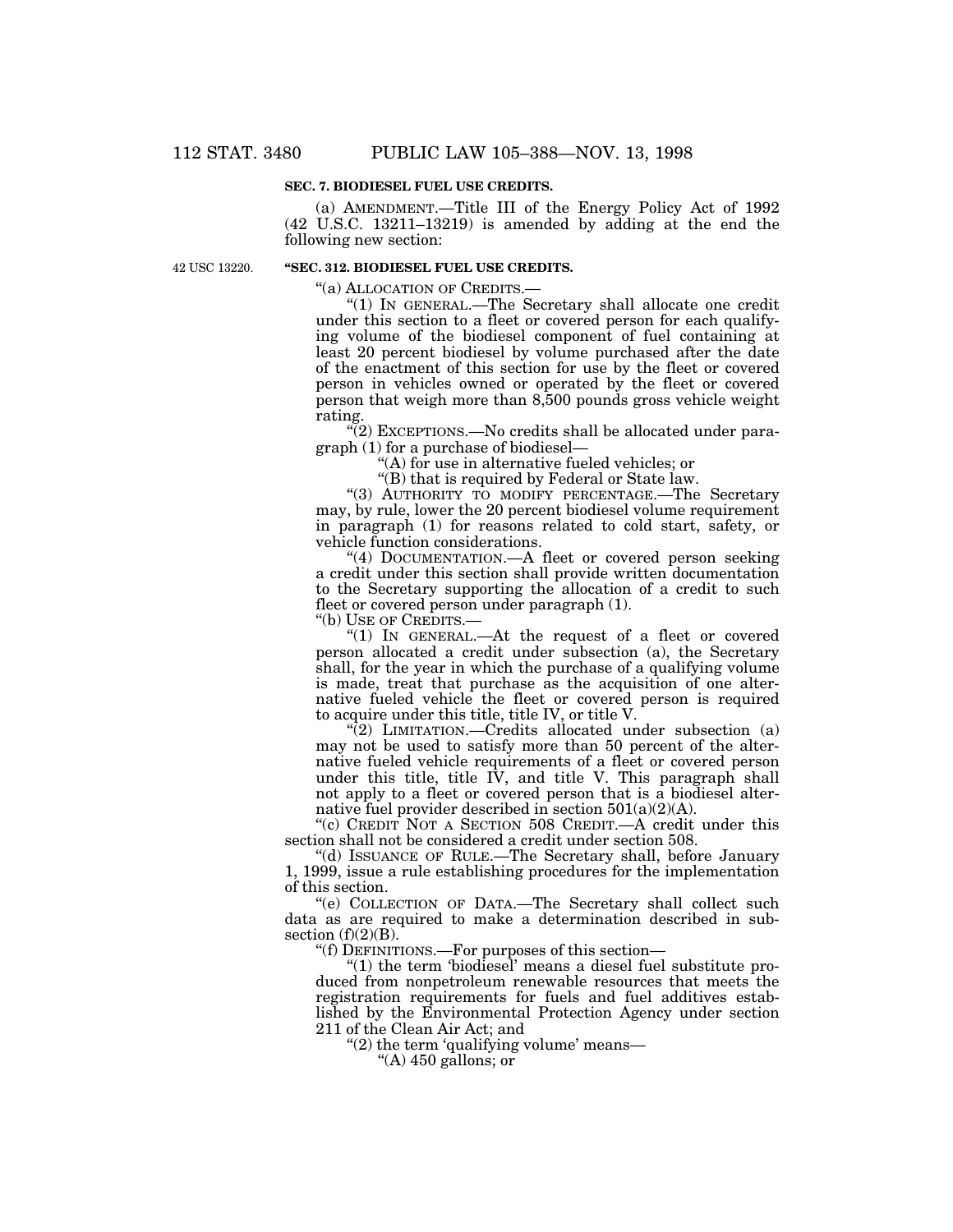''(B) if the Secretary determines by rule that the average annual alternative fuel use in light duty vehicles by fleets and covered persons exceeds 450 gallons or gallon equivalents, the amount of such average annual alternative fuel use.''.

(b) TABLE OF CONTENTS AMENDMENT.—The table of contents of the Energy Policy Act of 1992 is amended by adding at the 106 Stat. 2776.end of the items relating to title III the following new item:

''Sec. 312. Biodiesel fuel use credits.''.

#### **SEC. 8. REPORT CONCERNING COMPLIANCE WITH ALTERNATIVE FUEL VEHICLE PURCHASING REQUIREMENTS.**

(a) IN GENERAL.—Section 310 of the Energy Policy Act of 1992 (42 U.S.C. 13218) is amended—

(1) by striking the heading and inserting the following:

# **''SEC. 310. REPORTS.'';**

(2) by inserting ''(a) GENERAL SERVICE ADMINISTRATION PROGRAM REPORT.—'' before ''Not later than''; and

(3) by adding at the end the following:

''(b) COMPLIANCE REPORT.—

" $(1)$  In GENERAL.—Not later than 1 year after the date Deadline. of enactment of this subsection, and annually thereafter for the next 14 years, the head of each Federal agency which is subject to this Act and Executive Order No. 13031 shall prepare, and submit to Congress, a report that—

''(A) summarizes the compliance by such Federal agency with the alternative fuel purchasing requirements for Federal fleets under this Act and Executive Order No. 13031; and

 $\mathrm{``(B)}$  includes a plan of compliance that contains specific dates for achieving compliance using reasonable means. "(2) CONTENTS.

''(A) IN GENERAL.—Each report submitted under paragraph (1) shall include—

''(i) any information on any failure to meet statutory requirements or requirements under Executive Order No. 13031;

" $(ii)(I)$  any plan of compliance that the agency head is required to submit under Executive Order No. 13031; or

''(II) if a plan of compliance referred to in subclause (I) does not contain specific dates by which the Federal agency is to achieve compliance, a revised plan of compliance that contains specific dates for achieving compliance; and

''(iii) any related information the agency head is required to submit to the Director of the Office of Management and Budget under Executive Order No. 13031.

''(B) PENULTIMATE REPORT.—The penultimate report submitted under paragraph (1) shall include an announcement that the report for the next year shall be the final report submitted under paragraph (1).

''(3) PUBLIC DISSEMINATION OF REPORT.—Each report submitted under paragraph (1) shall be made public, including—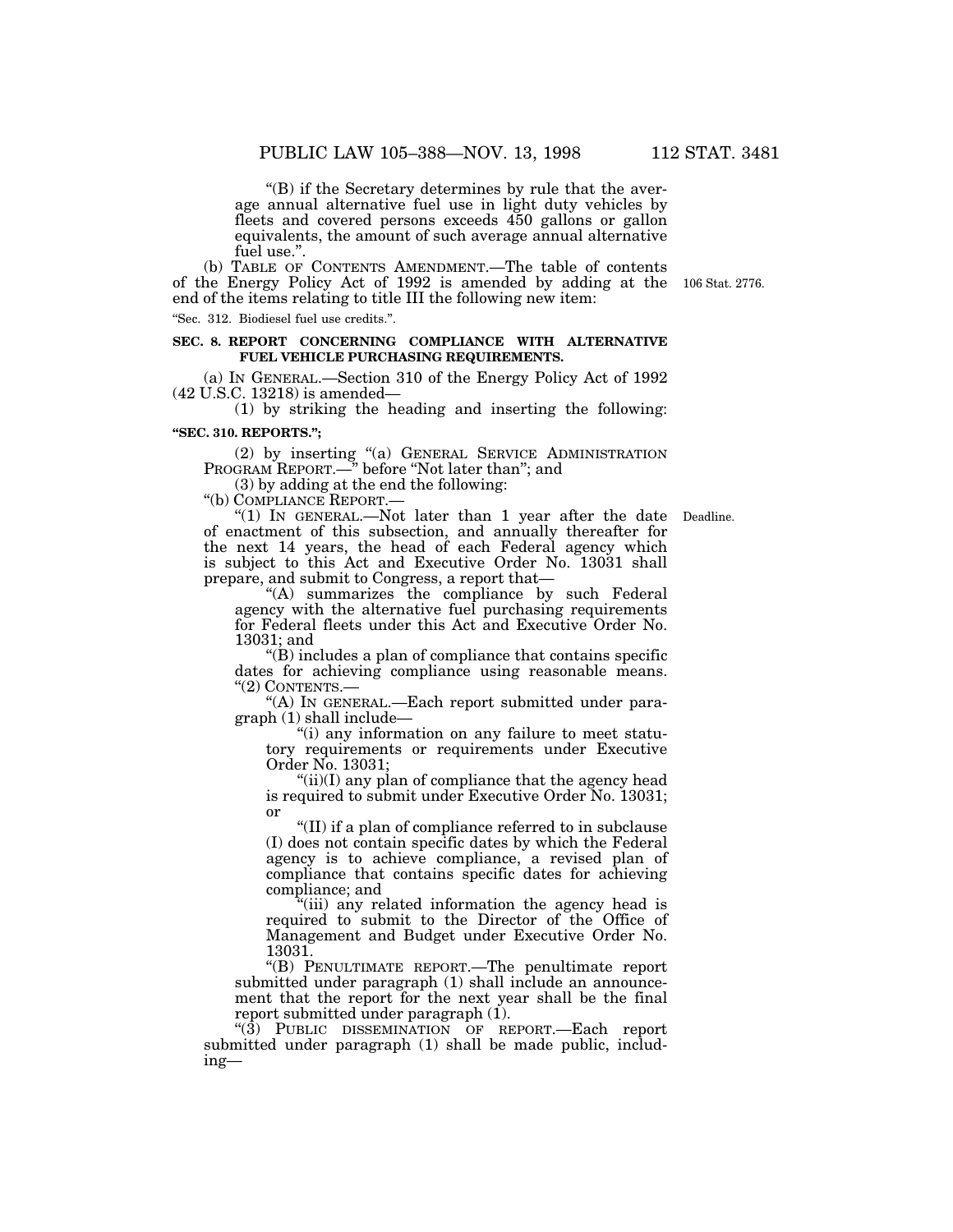Internet.

Federal Register, publication.

''(A) placing such report on a publicly available website on the Internet; and

''(B) publishing the availability of the report, including such website address, in the Federal Register.''.

(b) CLERICAL AMENDMENT.—The table of contents for the Energy Policy Act of 1992 contained in section 1(b) of that Act (106 Stat. 2776 et. seq.) is amended by striking the item relating to section 310 and inserting the following:

''Sec. 310. Reports.''.

Hawaii.

#### **SEC. 9. PURCHASES FROM STRATEGIC PETROLEUM RESERVE BY ENTI-TIES IN INSULAR AREAS OF UNITED STATES AND FREELY ASSOCIATED STATES.**

(a) Section 161 of the Energy Policy and Conservation Act (42 U.S.C. 6241) is amended by adding at the end the following:

''(j) PURCHASES FROM STRATEGIC PETROLEUM RESERVE BY ENTI-TIES IN INSULAR AREAS OF UNITED STATES AND FREELY ASSOCIATED STATES.—

''(1) DEFINITIONS.—In this subsection:

"(A) BINDING OFFER.—The term 'binding offer' means a bid submitted by the State of Hawaii for an assured award of a specific quantity of petroleum product, with a price to be calculated pursuant to paragraph (2) of this subsection, that obligates the offeror to take title to the petroleum product without further negotiation or recourse to withdraw the offer.

''(B) CATEGORY OF PETROLEUM PRODUCT.—The term 'category of petroleum product' means a master line item within a notice of sale.

''(C) ELIGIBLE ENTITY.—The term 'eligible entity' means an entity that owns or controls a refinery that is located within the State of Hawaii.

''(D) FULL TANKER LOAD.—The term 'full tanker load' means a tanker of approximately 700,000 barrels of capacity, or such lesser tanker capacity as may be designated by the State of Hawaii.

"(E) INSULAR AREA.—The term 'insular area' means the Commonwealth of Puerto Rico, the Commonwealth of the Northern Mariana Islands, the United States Virgin Islands, Guam, American Samoa, the Freely Associated States of the Republic of the Marshall Islands, the Federated States of Micronesia, and the Republic of Palau.

"(F) OFFERING.—The term 'offering' means a solicitation for bids for a quantity or quantities of petroleum product from the Strategic Petroleum Reserve as specified in the notice of sale.

"(G) NOTICE OF SALE.—The term 'notice of sale' means the document that announces—

''(i) the sale of Strategic Petroleum Reserve products;

''(ii) the quantity, characteristics, and location of the petroleum product being sold;

(iii) the delivery period for the sale; and

"(iv) the procedures for submitting offers.

"(2) In GENERAL.—In the case of an offering of a quantity of petroleum product during a drawdown of the Strategic Petroleum Reserve—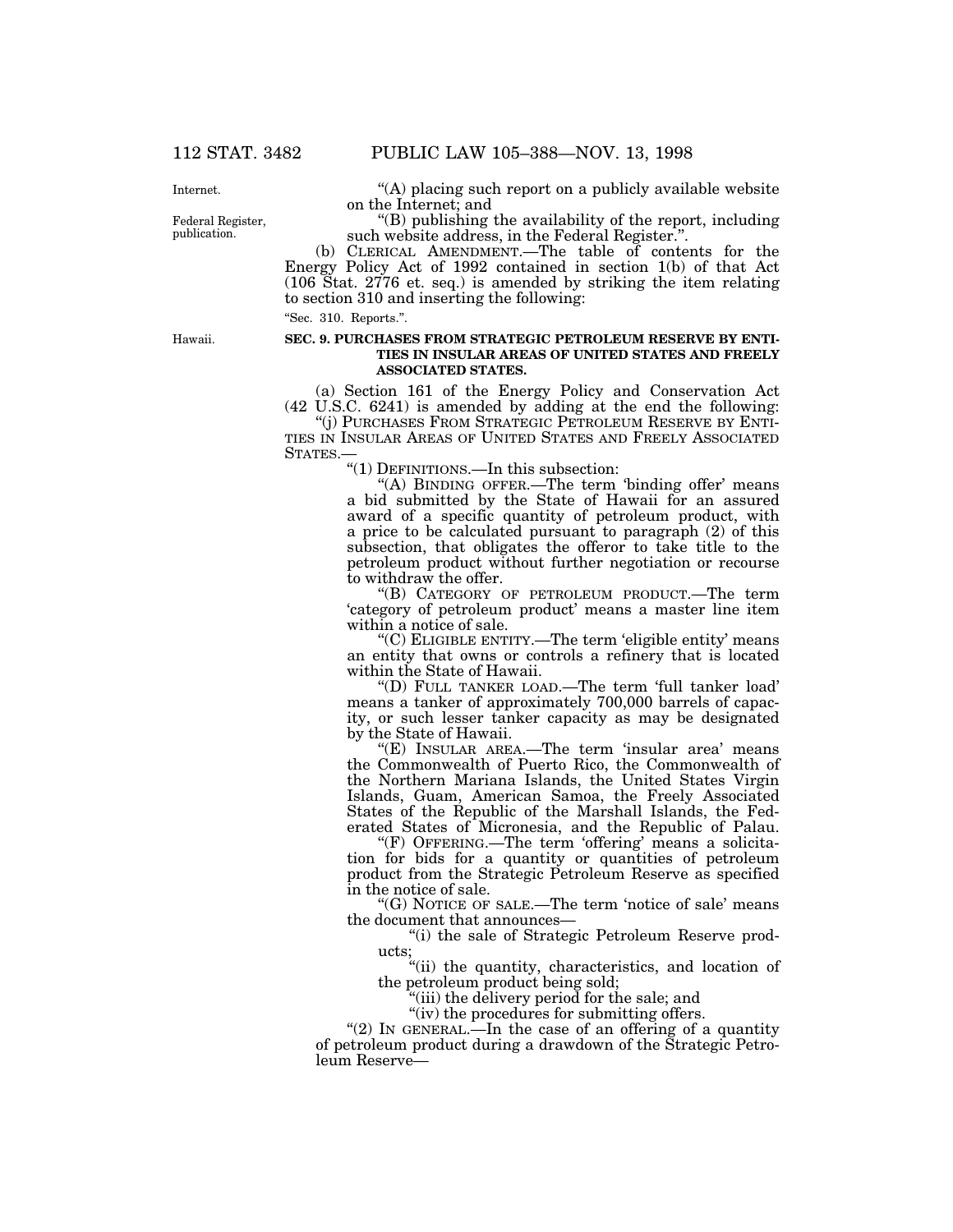''(A) the State of Hawaii, in addition to having the opportunity to submit a competitive bid, may—

''(i) submit a binding offer, and shall on submission of the offer, be entitled to purchase a category of a petroleum product specified in a notice of sale at a price equal to the volumetrically weighted average of the successful bids made for the remaining quantity of the petroleum product within the category that is the subject of the offering; and

"(ii) submit one or more alternative offers, for other categories of the petroleum product, that will be binding if no price competitive contract is awarded for the category of petroleum product on which a binding offer is submitted under clause (i); and

''(B) at the request of the Governor of the State of Hawaii, a petroleum product purchased by the State of Hawaii at a competitive sale or through a binding offer shall have first preference in scheduling for lifting.

"(3) LIMITATION ON QUANTITY.-

''(A) IN GENERAL.—In administering this subsection, in the case of each offering, the Secretary may impose the limitation described in subparagraph  $(B)$  or  $(C)$  that results in the purchase of the lesser quantity of petroleum product.

''(B) PORTION OF QUANTITY OF PREVIOUS IMPORTS.— The Secretary may limit the quantity of a petroleum product that the State of Hawaii may purchase through a binding offer at any offering to 1/12 of the total quantity of imports of the petroleum product brought into the State during the previous year (or other period determined by the Secretary to be representative).

''(C) PERCENTAGE OF OFFERING.—The Secretary may limit the quantity that may be purchased through binding offers at any offering to 3 percent of the offering.

''(4) ADJUSTMENTS.—

''(A) IN GENERAL.—Notwithstanding any limitation imposed under paragraph (3), in administering this subsection, in the case of each offering, the Secretary shall, at the request of the Governor of the State of Hawaii, or an eligible entity certified under paragraph (7), adjust the quantity to be sold to the State of Hawaii in accordance with this paragraph.

''(B) UPWARD ADJUSTMENT.—The Secretary shall adjust upward to the next whole number increment of a full tanker load if the quantity to be sold is—

''(i) less than 1 full tanker load; or

''(ii) greater than or equal to 50 percent of a full tanker load more than a whole number increment of a full tanker load.

''(C) DOWNWARD ADJUSTMENT.—The Secretary shall adjust downward to the next whole number increment of a full tanker load if the quantity to be sold is less than 50 percent of a full tanker load more than a whole number increment of a full tanker load.

''(5) DELIVERY TO OTHER LOCATIONS.—The State of Hawaii may enter into an exchange or a processing agreement that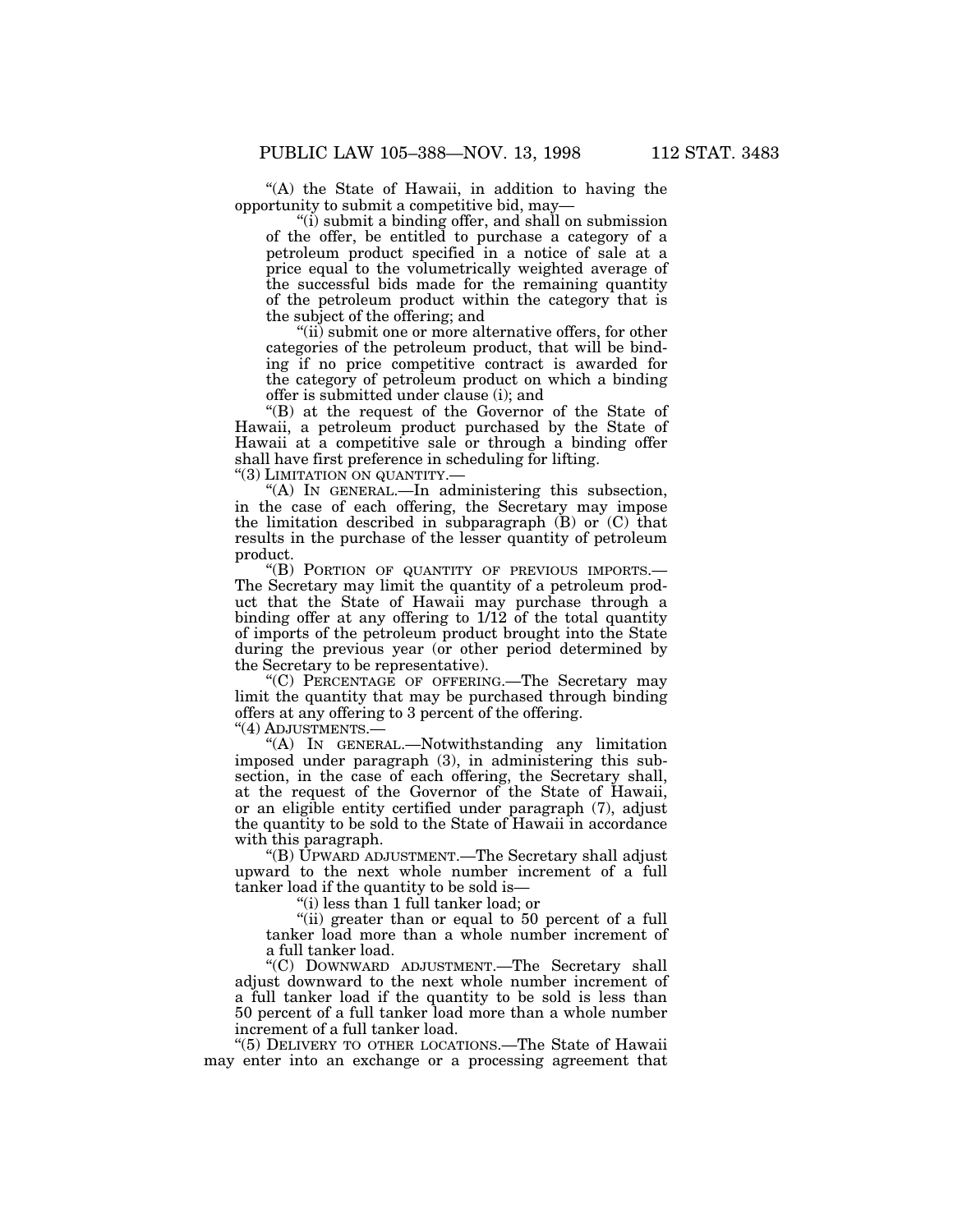requires delivery to other locations, if a petroleum product of similar value or quantity is delivered to the State of Hawaii.

''(6) STANDARD SALES PROVISIONS.—Except as otherwise provided in this Act, the Secretary may require the State of Hawaii to comply with the standard sales provisions applicable to purchasers of petroleum products at competitive sales.

''(7) ELIGIBLE ENTITIES.—

"(A) IN GENERAL.—Subject to subparagraphs (B) and (C) and notwithstanding any other provision of this paragraph, if the Governor of the State of Hawaii certifies to the Secretary that the State has entered into an agreement with an eligible entity to carry out this Act, the eligible entity may act on behalf of the State of Hawaii to carry out this subsection.

''(B) LIMITATION.—The Governor of the State of Hawaii shall not certify more than one eligible entity under this paragraph for each notice of sale.

 $\widetilde{C}(C)$  BARRED COMPANY.—If the Secretary has notified the Governor of the State of Hawaii that a company has been barred from bidding (either prior to, or at the time that a notice of sale is issued), the Governor shall not certify the company under this paragraph.

''(8) SUPPLIES OF PETROLEUM PRODUCTS.—At the request of the Governor of an insular area, the Secretary shall, for a period not to exceed 180 days following a drawdown of the Strategic Petroleum Reserve, assist the insular area or the President of a Freely Associated State in its efforts to maintain adequate supplies of petroleum products from traditional and nontraditional suppliers.''.

(b) REGULATIONS.—

(1) IN GENERAL.—The Secretary of Energy shall issue such regulations as are necessary to carry out the amendment made by subsection (a).

(2) ADMINISTRATIVE PROCEDURE.—Regulations issued to carry out the amendment made by subsection (a) shall not be subject to—

(A) section 523 of the Energy Policy and Conservation Act (42 U.S.C. 6393); or

(B) section 501 of the Department of Energy Organization Act (42 U.S.C. 7191).

(c) EFFECTIVE DATE.—The amendment made by subsection (a) takes effect on the earlier of—

(1) the date that is 180 days after the date of enactment of this Act; or

(2) the date that final regulations are issued under subsection (b).

## **SEC. 10. INDIAN ENERGY RESOURCE DEVELOPMENT.**

Section 2603 of the Energy Policy Act of 1992 (25 U.S.C. 3503) is amended in subsection (c) by striking ''and 1997'' each place it appears and inserting ''1999, 2000, 2001, 2002 and 2003'' in lieu thereof.

## **SEC. 11. REMEDIAL ACTION.**

(a) Section  $1001(b)(2)(C)$  of the Energy Policy Act of 1992 (42) U.S.C. 2296a) is amended by striking " $\tilde{\delta}$ 65,000,000" and inserting ''\$140,000,000''.

42 USC 6241 note.

42 USC 6241 note.